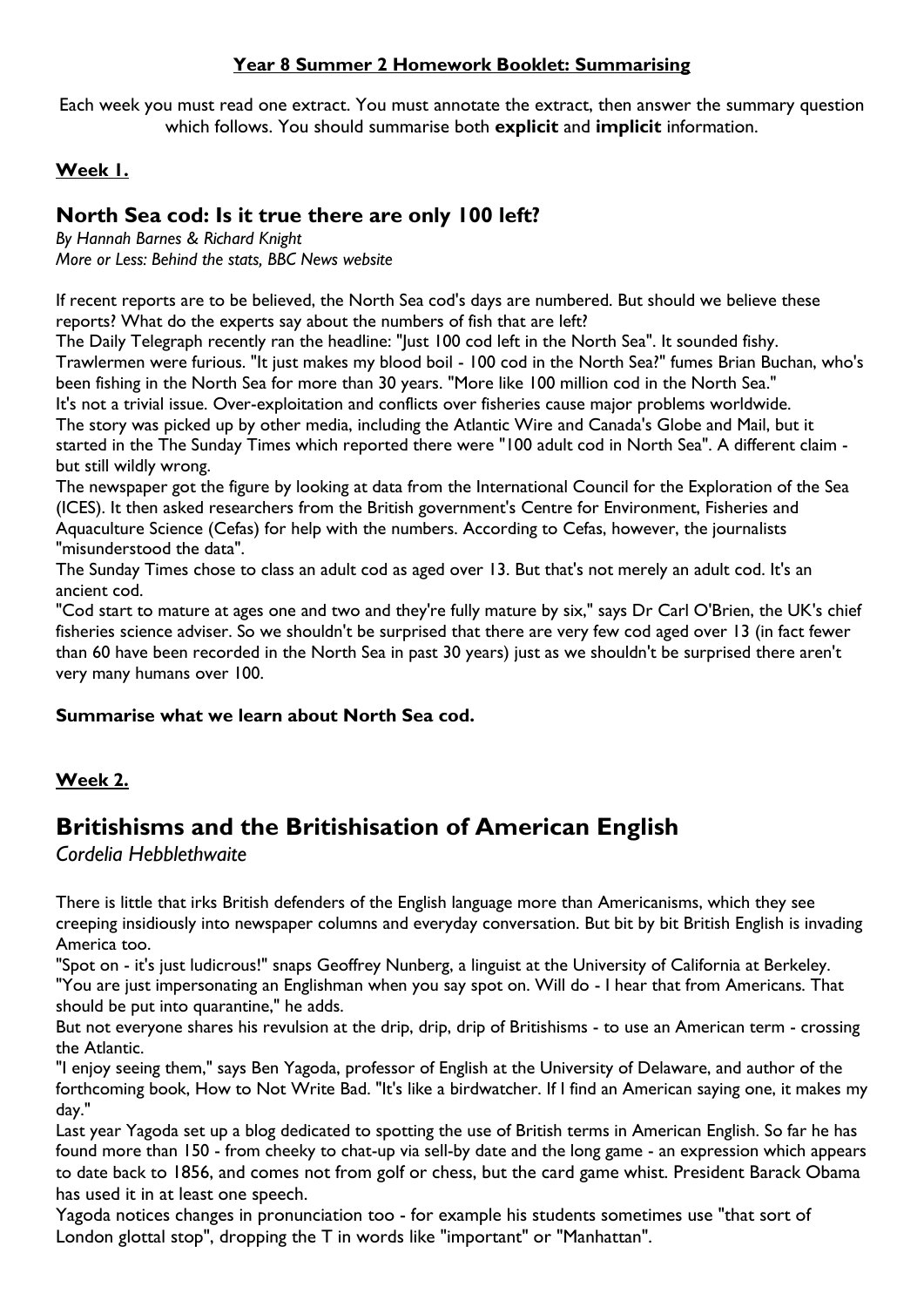## **Summarise what the writer thinks about Britishisms.**

## **Week 3.**

#### **Billy Bragg: 'education reforms risk stifling creativity'**

*The singer and left-wing activist used a lecture in memory of John Peel to criticise Michael Gove's plans to scrap GCSEs By John Plunkett, The Guardian* 

Singer Billy Bragg has warned that the government's education reforms risk stifling creativity and leaving the pop charts the preserve of a well-off public school elite.

Bragg used a lecture in memory of broadcaster John Peel in Salford to criticise education secretary Michael Gove's plans to scrap GCSEs in favour of an English baccalaureate. He also turned his ire on and "cultureclogging shows" such as Simon Cowell's The X Factor on ITV1.

The singer and left-wing activist said the government's proposed new education system threatened to exclude creative subjects from the core qualifications expected of 16-year-olds.

He criticised the "insistence that knowledge is more important than creativity", adding: "As Albert Einstein said, imagination is more important than knowledge, for knowledge is limited while imagination embraces the whole world".

Bragg, delivering the second annual John Peel Lecture at the Radio Festival on Monday, said: "Under the English baccalaureate, with its reliance on a single end of course exam, the child with the creative imagination will always lose out to the child with the ability to recall knowledge learned by rote.

"And it's not just the creatively talented kids who will suffer. Evidence shows that pupils from low-income families who take part in arts activities at school are three times more likely to go on to higher education. Young people do better in English and maths subjects if they study the arts. They are more easily employable, more likely to vote, to volunteer and to get a degree. You might add to that they will be more likely to get into the charts, too."

Bragg called on the radio industry to take more risks with the music they played, like John Peel. "For teenagers today, the most obvious path to a career in the music industry would be the shiny floor TV talent shows which have come to dominate the schedules and the charts," he said.

#### **Summarise what Billy Bragg thinks about education reforms.**

#### **Week 4.**

## **Omnishambles named word of the year by Oxford English Dictionary** *bbc.co.uk/news*

"Omnishambles" has been named word of the year by the Oxford English Dictionary. The word - meaning a situation which is shambolic from every possible angle - was coined in 2009 by the writers of BBC political satire The Thick of It. But it has crossed over into real life this year, said the judges.

Other words included "Eurogeddon" - the threatened financial collapse in the eurozone - and "green-onblue" - military attacks by forces regarded as neutral, such as when members of the Afghan army or police attack foreign troops.

The London Olympics threw up several contenders including the verb "to medal", "Games Maker" - the name given to thousands of Olympic volunteers - and distance runner Mo Farah's victory celebration "the Mobot".

New words from the world of technology included "second screening" - watching TV while simultaneously using a computer, phone or tablet - and social media popularised the acronym "Yolo", you only live once. "Pleb" - an old word given new life by claims Conservative Chief Whip Andrew Mitchell used it to describe police officers in Downing Street - was also shortlisted. He denied using the word, a derogatory term for the lower classes, but was forced to resign as a minister.

But it was omnishambles that most impressed the judges.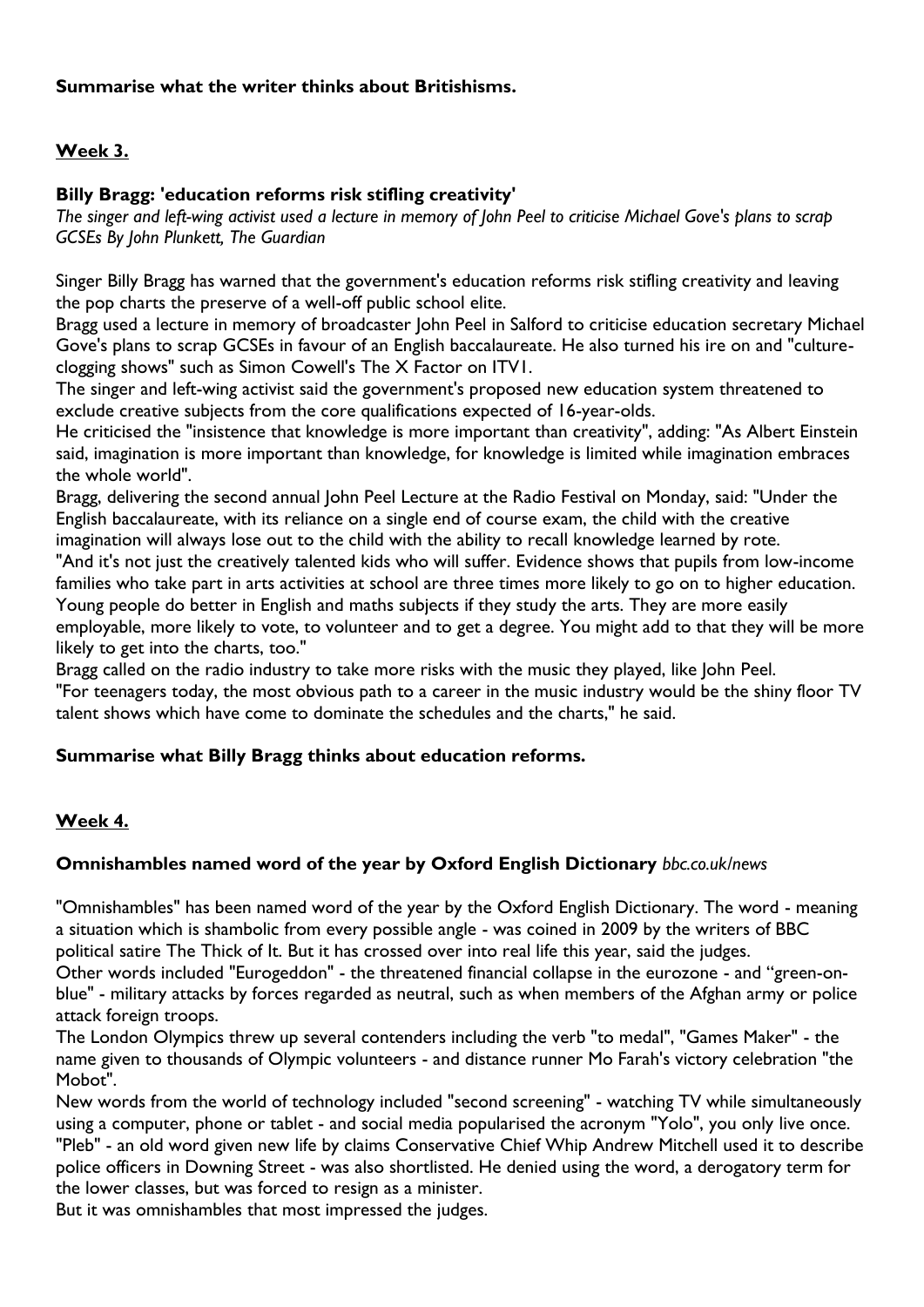Fiona McPherson, one of the lexicographers on the judging panel, said: "It was a word everyone liked, which seemed to sum up so many of the events over the last 366 days in a beautiful way. "It's funny, it's quirky, and it has broken free of its fictional political beginnings, firstly by spilling over into real politics, and then into other contexts. If influence is any indication of staying power, it has already staked its claim by being linguistically productive in its own right, producing a number of related coinages.

#### **Summarise what we learn about the word 'omnishambles'.**

## **Week 5.**

## **Vegetative patient Scott Routley says 'I'm not in pain'**

*By Fergus Walsh, BBC* 

A Canadian man who was believed to have been in a vegetative state for more than a decade, has been able to tell scientists that he is not in any pain. It's the first time an uncommunicative, severely brain-injured patient has been able to give answers clinically relevant to their care.

Scott Routley, 39, was asked questions while having his brain activity scanned in an fMRI machine. His doctor says the discovery means medical textbooks will need rewriting.

Vegetative patients emerge from a coma into a condition where they have periods awake, with their eyes open, but have no perception of themselves or the outside world.

Mr Routley suffered a severe brain injury in a car accident 12 years ago. None of his physical assessments since then have shown any sign of awareness, or ability to communicate. But the British neuroscientist Prof Adrian Owen said Mr Routley was clearly not vegetative.

"Scott has been able to show he has a conscious, thinking mind. We have scanned him several times and his pattern of brain activity shows he is clearly choosing to answer our questions. We believe he knows who and where he is."

Prof Owen said it was a ground-breaking moment.

"Asking a patient something important to them has been our aim for many years. In future we could ask what we could do to improve their quality of life. It could be simple things like the entertainment we provide or the times of day they are washed and fed."

Scott Routley's parents say they always thought he was conscious and could communicate by lifting a thumb or moving his eyes. But this has never been accepted by medical staff. Prof Bryan Young at University Hospital, London - Mr Routley's neurologist for a decade - said the scan results overturned all the behavioural assessments that had been made over the years.

"I was impressed and amazed that he was able to show these responses. He had the clinical picture of a typical vegetative patient and showed no spontaneous movements that looked meaningful."

## **Summarise what we learn about Scott Routley.**

## **Week 6.**

## **'Trillions of carats' of diamonds found under Russian asteroid crater**

*Ian Steadman* 

The Russian government has revealed that a vast quantity of high-quality diamonds rests beneath a Siberian impact crater, numbering in the "trillions of carats".

The Popigai crater, 100km-wide and located in the isolated north of the country, was formed roughly 35.7 million years ago by the impact of an asteroid estimated to be between five and eight kilometres wide. Its collision created a wealth of impact diamonds -- which form when an existing diamond seam is hit by a large falling body -- in such quantities that could, it is claimed, supply the world diamond market for the next 3,000 years.